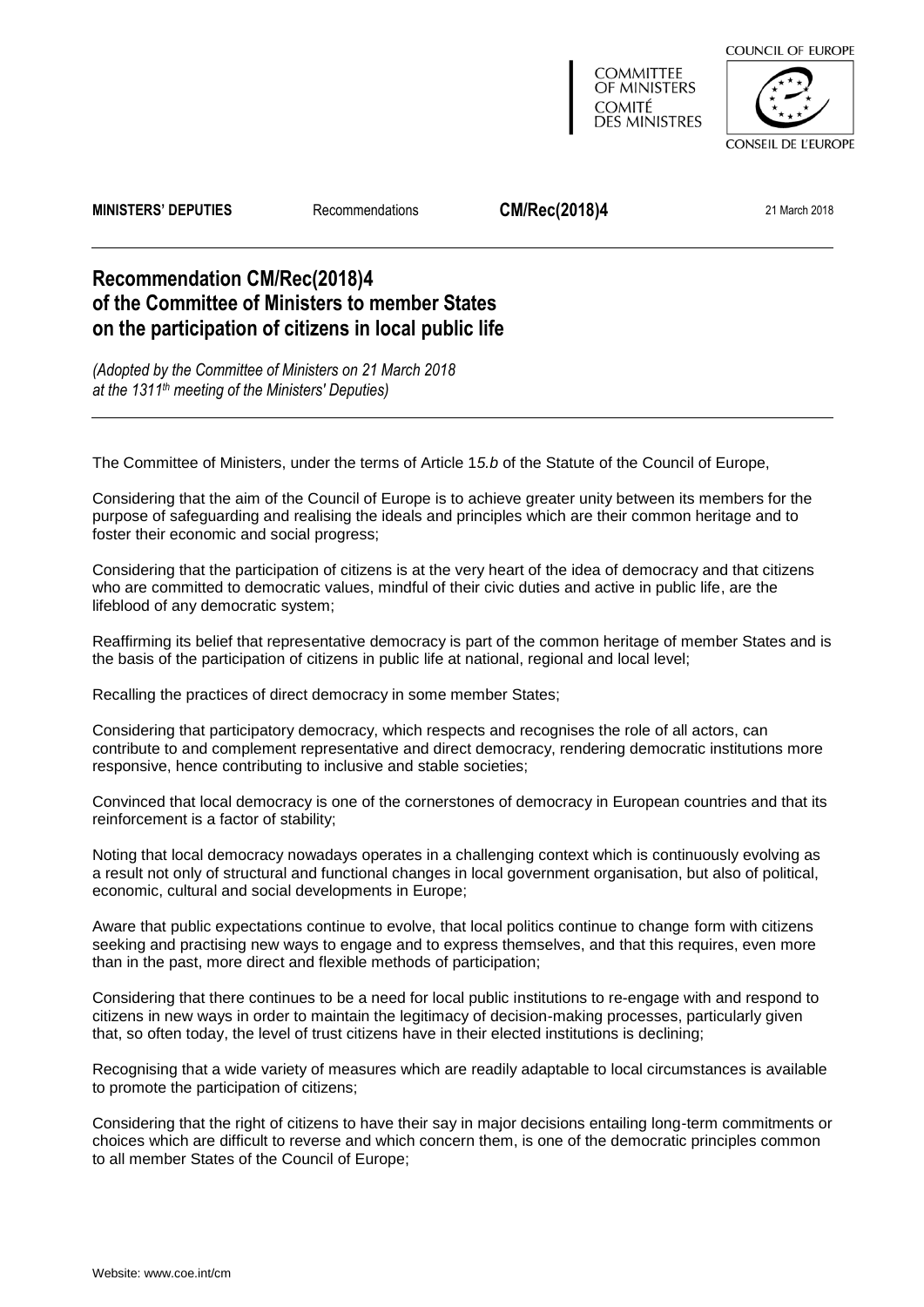Considering that this right can be most directly exercised at local level and that, accordingly, steps should be taken to involve citizens more directly in the management of local affairs, while safeguarding the effectiveness and efficiency of such management;

Considering that dialogue between citizens and local authorities and elected representatives is essential for local democracy, as it strengthens the legitimacy of local democratic institutions and the effectiveness of their action;

Considering that, in keeping with the principle of subsidiarity, local authorities have, and must assume, a leading role in promoting the participation of citizens, and that their commitment is critical to the success of any local democratic participation policy;

Having regard to the need to update Recommendation [Rec\(2001\)19](https://search.coe.int/cm/Pages/result_details.aspx?Reference=Rec(2001)19) of the Committee of Ministers to member States on the participation of citizens in local public life, and considering that the changes that have taken place since its adoption justify that it be replaced by the present recommendation;

Having regard to:

- the Additional Protocol to the Charter of Local Self-Government on the right to participate in the affairs of a local authority (CETS No. 207);
- ˗ Recommendation [CM/Rec\(2009\)2](https://search.coe.int/cm/Pages/result_details.aspx?Reference=CM/Rec(2009)2) of the Committee of Ministers to member states on the evaluation, auditing and monitoring of participation and participation policies at local and regional level, and the CLEAR tool appended thereto;
- ˗ the 12 Principles of Good Democratic Governance; and
- the Guidelines for civil participation in political decision making [\(CM\(2017\)83-final\)](https://search.coe.int/cm/Pages/result_details.aspx?Reference=CM(2017)83-final);

Recommends that the governments of member States undertake the tasks set out in paragraphs 1 to 5 below, or entrust these tasks to the competent public authorities, taking into account their respective constitutional or legislative arrangements.

1. Frame a policy, involving local and – where applicable – regional authorities, designed to promote the participation of citizens in local public life, drawing on:

- ˗ the principles of the European Charter of Local Self-Government (ETS No. 122);
- ˗ the Additional Protocol to the European Charter of Local Self-Government on the right to participate in the affairs of a local authority (CETS No. 207);
- the Guidelines for civil participation in political decision making [\(CM\(2017\)83-final\)](https://search.coe.int/cm/Pages/result_details.aspx?Reference=CM(2017)83-final); and
- the principles set out in Section A of the appendix to this recommendation;

2. Adopt measures within their power, having regard to the abovementioned policy and to Section B of the appendix to this recommendation, in particular with a view to improving the legal framework for participation and ensuring that national legislation and regulations enable local and regional authorities to employ a wide range of participation instruments;

- 3. Invite, in an appropriate way, local and regional authorities:
- to subscribe to the principles contained in Section A of the appendix to this recommendation and to undertake the effective implementation of the policy of promoting the participation of citizens in local public life;
- to improve local and regional regulations concerning the participation of citizens in local public life together with practical arrangements for such participation, and to take any other measures within their power to promote citizens' participation, with due regard to the measures listed in Section B of the appendix to this recommendation;

4. Review periodically the policies adopted concerning the participation of citizens to ensure that they remain as effective and up-to-date policies;

5. Ensure that this recommendation is translated into the official language(s) of their respective countries and, in a way they consider appropriate, is published and brought to the attention of local and regional authorities;

Decides that this recommendation replaces Recommendation [Rec\(2001\)19](https://search.coe.int/cm/Pages/result_details.aspx?Reference=Rec(2001)19) of the Committee of Ministers to member States on the participation of citizens in local public life.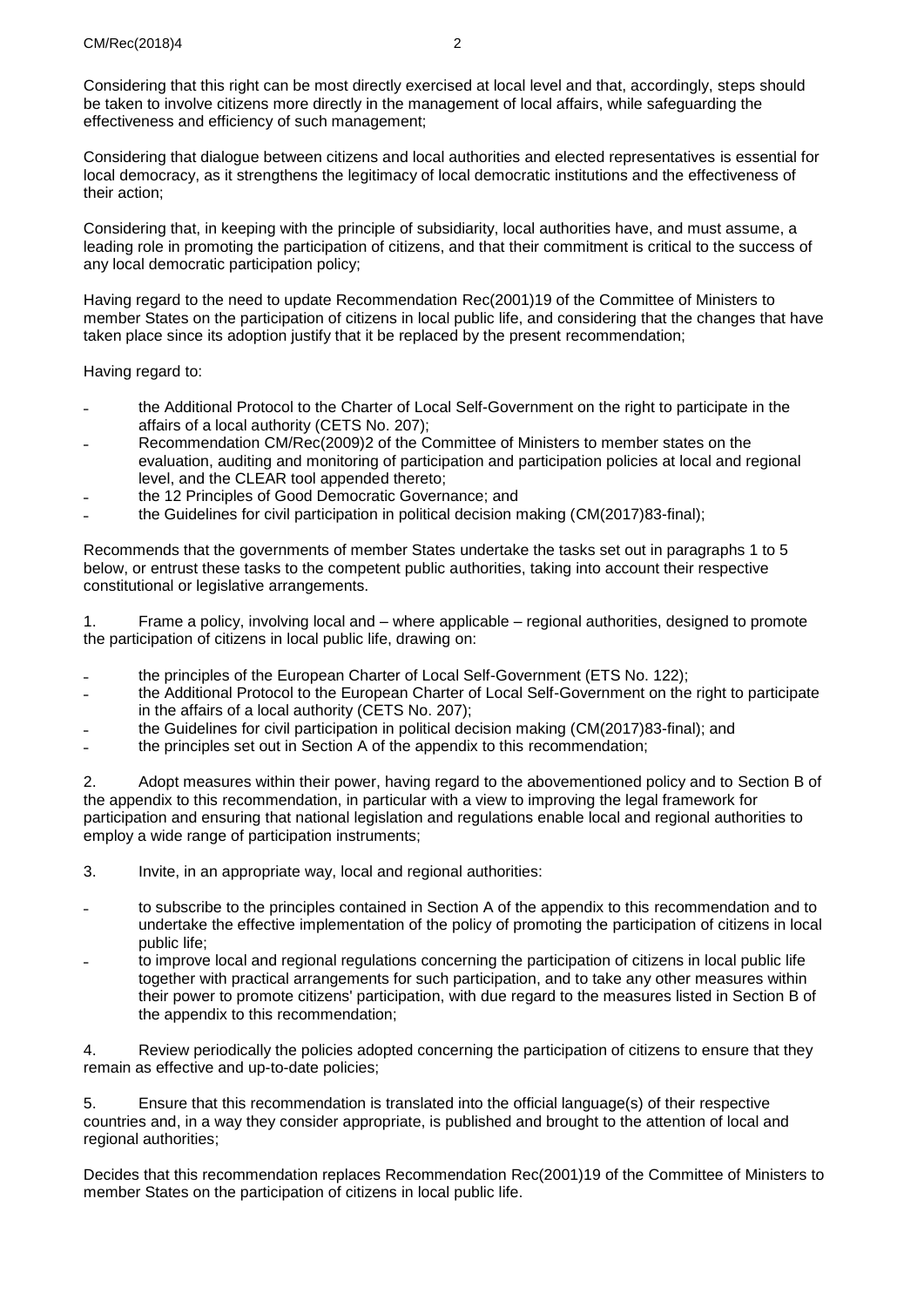# **Appendix to Recommendation CM/Rec(2018)4**

For the purposes of this recommendation:

- ˗ "local public life" shall mean all matters, services and decisions and in particular the management and administration of the affairs relating to or concerning a local community;
- ˗ *"*citizen*"* shall mean any person (including, where appropriate, foreign residents<sup>1</sup> ) belonging to a local community. Belonging to a local community involves the existence of a stable link between the individual and that community.

Definitions of further terms used in the present recommendation are provided in the explanatory memorandum hereto [\(CM\(2018\)13-final\)](https://search.coe.int/cm/Pages/result_details.aspx?Reference=CM(2018)13-final).

## **A. Basic principles of a local democratic participation policy**

Member States should:

1. comply with the principles for providing information set out in the Council of Europe Convention on Access to Official Documents (CETS No. 205) in relation to the various matters of concern to a local community in order to enable their citizens to have a say in decisions which affect their community or affect them individually and to allow for transparency in local authorities' decision making, thereby enhancing the accountability of decision makers;

2. seek new ways to enhance civic-mindedness and to promote a culture of democratic participation shared by communities and local authorities;

3. develop the awareness of belonging to a community and encourage citizens to accept their responsibility to contribute to the life of their communities;

4. give major importance to communication between public authorities and citizens and encourage local authorities to give emphasis to the participation of citizens and give careful consideration to their demands and expectations, so as to provide an appropriate response to the needs they express;

5. adopt a comprehensive approach to the participation of citizens, having regard both to the processes of representative democracy and to the forms of direct participation in decision making and the management of local affairs;

6. avoid overly rigid solutions and allow for experimentation, giving priority to the empowerment of citizens; consequently, member States should provide for a wide range of participation instruments, and the possibility of combining them and adapting the way they are used, depending on the circumstances;

7. start with an in-depth assessment of the situation as regards local participation, establish appropriate benchmarks and introduce a monitoring system to track any changes therein, in order to identify the causes of any positive or negative trends in the participation of citizens and gauge the impact of the mechanisms adopted;

8. enable the exchange of information between and within countries on best practices in the participation of citizens, support local authorities' learning about the effectiveness of various participation methods and ensure that the public is fully informed about the whole range of opportunities available, taking into account Recommendation [CM/Rec\(2009\)2](https://search.coe.int/cm/Pages/result_details.aspx?Reference=CM/Rec(2009)2) of the Committee of Ministers to member States on the evaluation, auditing and monitoring of participation and participation policies at local and regional level and the CLEAR tool appended thereto;

9. pay particular attention to citizens who have greater difficulty becoming actively involved or who, *de facto*, remain on the sidelines of local public life;

10. promote the balanced participation of women and men in local politics and local public life;

 1 In accordance with the Convention on the Participation of Foreigners in Public Life at Local Level (ETS No. 144 – cf. Article 2), the term "foreign residents" means persons who are not nationals of the State and who are lawfully resident on its territory.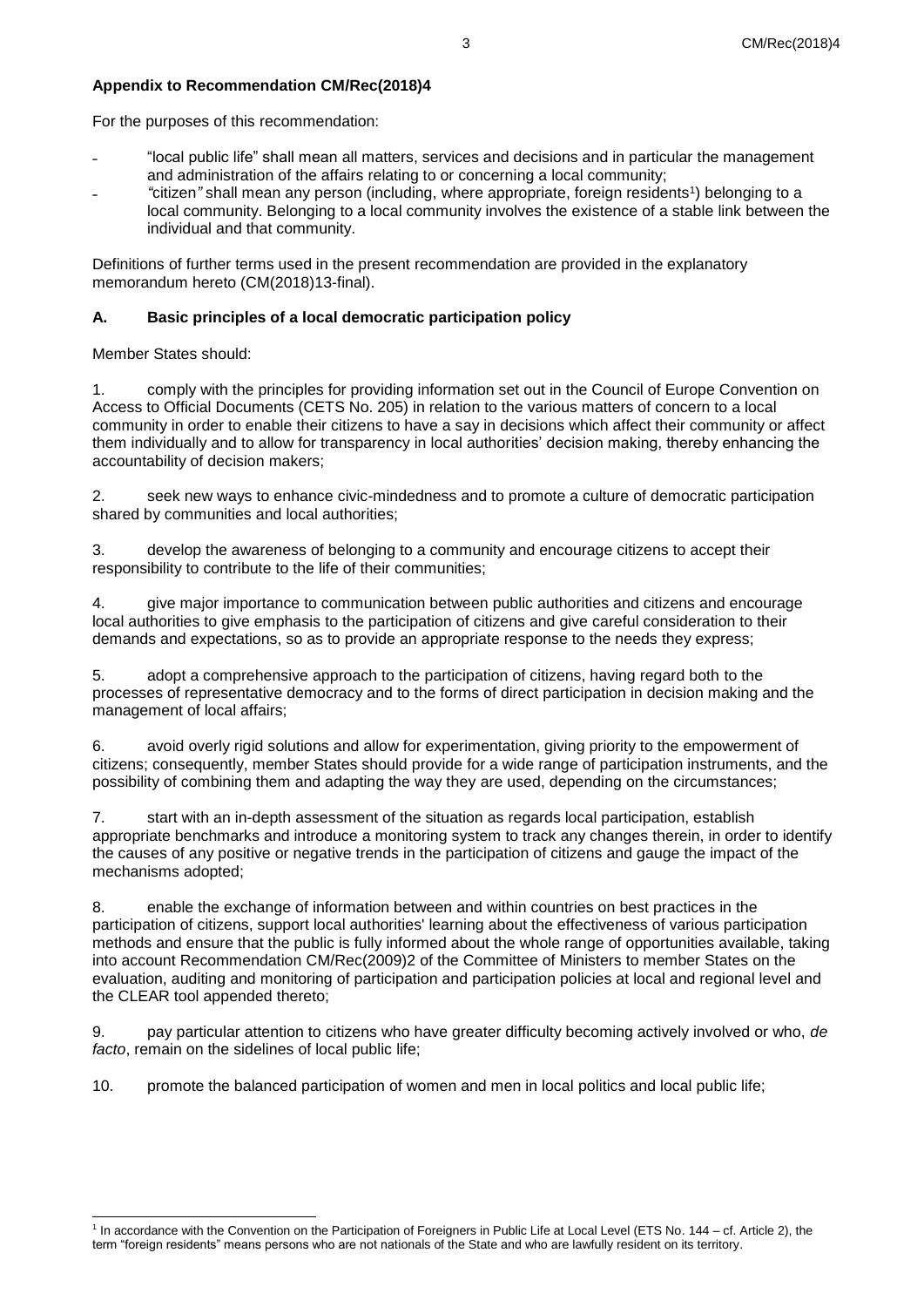11. recognise the potential that children and young people represent for the sustainable development of local communities and emphasise the role they can play;

12. recognise and enhance the role played by associations and groups of citizens as key partners in developing and sustaining a culture of participation and as a driving force in the practical application of democratic participation;

13. recognise how culturally diverse and inclusive societies can facilitate the participation of everyone in the public life of their communities;

14. encourage and make use of the joint efforts of the authorities at all levels of governance, with each authority being responsible for taking appropriate action within its competence, according to the principle of subsidiarity.

#### **B. Steps and measures to encourage and reinforce the participation of citizens in local public life**

## **I. General steps and measures**

Member States should:

1. ascertain whether, in a complex and globalised society, the relevance of local action and decision making is made clear to the public by identifying core roles for local authorities in a changing environment;

2. give proper emphasis to these roles and ascertain, if necessary, whether the balance of powers exercised at national, regional and local levels ensures that local authorities and elected representatives have sufficient competences and capacity for local action to provide the necessary stimulus and motivation for the involvement of citizens. In this context, member States should make use of every opportunity for functional decentralisation, extending the responsibilities of local authorities;

3. give local authorities the possibility to introduce, at neighbourhood level, participatory structures that offer citizens opportunities to influence their immediate environments;

4. improve citizenship education and incorporate into school curricula and training syllabuses the objective of promoting awareness of the responsibilities that are incumbent on each individual in a democratic society, in particular within their local communities, whether as elected representatives, local administrators, public servants or ordinary citizens, in line with the Council of Europe Charter on Education for Democratic Citizenship and Human Rights Education (Recommendation [CM/Rec\(2010\)7](https://search.coe.int/cm/Pages/result_details.aspx?Reference=CM/Rec(2010)7) of the Committee of Ministers);

5. encourage local elected representatives and local authorities by any suitable means, including the drafting and publishing of codes of conduct, to behave in a manner which is in compliance with the highest standards of ethical conduct and inspires the trust of citizens, taking into account:

- ˗ Congress of Local and Regional Authorities of the Council of Europe Resolution 401 (2016) on "Preventing corruption and promoting public ethics at local and regional levels";
- the European Code of conduct for the political integrity of local and regional elected representatives; and
- the 2006 Abridged Handbook on Public Ethics at Local Level;

6. introduce greater transparency into the way local institutions and authorities operate, and in particular:

- i. ensure the public nature of local decision-making processes (for example by publishing the agendas of local council and local executive meetings; making meetings of the local council and its committees open to the public; holding question and answer sessions or publishing the minutes of meetings and decisions);
- ii. ensure and facilitate access by any citizen to information concerning local affairs (for example by setting up information offices, documentation centres and public databases; making use of information and communication technologies; simplifying administrative procedures and reducing the cost of obtaining copies of documents), respecting legislation on privacy and security;
- iii. provide adequate information on administrative bodies and their organisational structure, and inform citizens who are directly affected by any ongoing proceedings of the progress of these proceedings;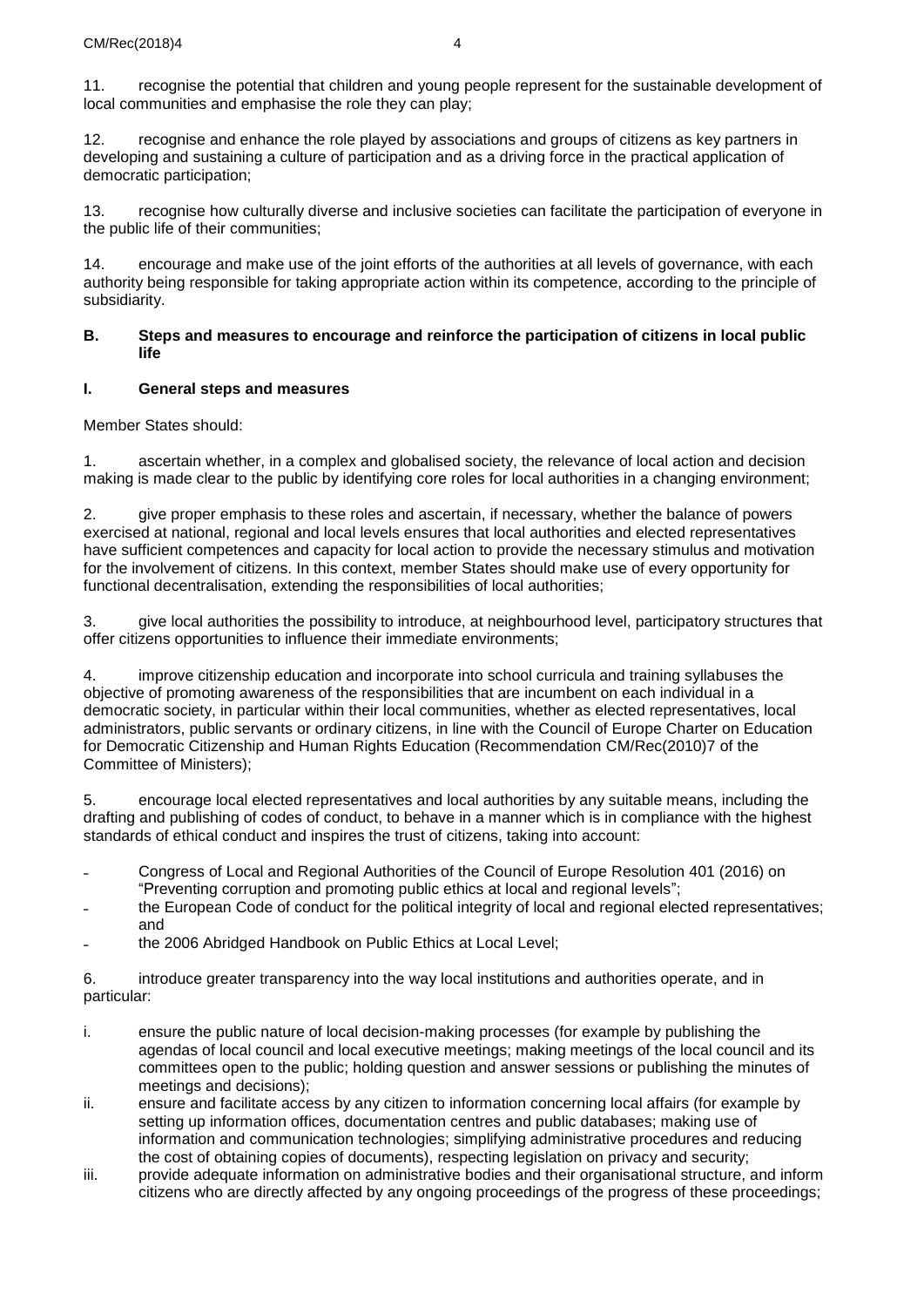7. implement a full-fledged communication policy in order to afford citizens the opportunity to better understand the main issues of concern to the community and the implications of the major political decisions which its bodies are called upon to make, and to inform citizens about the opportunities for participation in local public life and the forms this may take.

### **II. Steps and measures concerning participation in local elections and the system of representative democracy**

Member States should:

1. review the functioning of local electoral systems in order to ascertain whether there are any fundamental flaws or voting arrangements that might discourage particular sections of the population from voting and consider the possibility of correcting those flaws or arrangements in accordance with the Code of Good Practice in Electoral Matters adopted by the European Commission for Democracy through Law (Venice Commission) (CDL-AD(2002)023rev-E);

2. endeavour to promote participation in elections, in accordance with national legislation on voting rights. Where necessary, member States should conduct information campaigns to explain how to vote and to encourage people to register to vote and to use their vote. Information campaigns targeted at particular sections of the population may also be an appropriate option;

3. examine voter registration and electoral turnout in order to identify any change in general patterns or any problems involving particular categories or groups of citizens who are entitled to vote but show little interest in doing so;

4. consider measures to make voting more convenient, given the complexity and demands of modern lifestyles, for example by:

- i. reviewing the way in which polling stations operate (number, accessibility, opening hours, etc.);<br>ii. introducing new voting options, corresponding more closely to the aspirations of the citizens of e
- introducing new voting options, corresponding more closely to the aspirations of the citizens of each member State (early voting, postal voting, post office voting, electronic voting,<sup>2</sup> etc.);
- iii. introducing specific forms of assistance (for example for persons with disabilities or illiterate people) or other special voting arrangements for particular categories of voters (voting by proxy, home voting, hospital voting, voting in barracks, voting in prisons, etc.);

5. where necessary, in order to better gauge the impact of any measures envisaged, conduct (or allow) pilot schemes to test new voting arrangements;

6. examine the basis on which candidates who are entitled to stand for local elective office can actually do so and consider, for example:

- i. whether voters should be involved in the process of selecting candidates, for instance by introducing the possibility of presenting independent lists or individual candidatures, or by introducing preferential voting;
- ii. whether voters should be given a stronger influence in the election or appointment of the (heads of the) local executives or mayors;

7. examine the issues relating to plurality of elective office, so as to adopt measures designed to prevent simultaneous office-holding where it would hinder the proper performance of the relevant duties or would lead to conflicts of interest;

8. examine the conditions governing the exercise of elective office in order to determine whether particular aspects of the status of local elected representatives or the practical arrangements for exercising office might hinder involvement in politics. Where appropriate, member States should consider measures designed to remove these obstacles and, in particular, enable elected representatives to devote the appropriate time to their duties and to relieve them of certain economic constraints.

l <sup>2</sup> Having regard to Recommendation [CM/Rec\(2017\)5](https://search.coe.int/cm/Pages/result_details.aspx?Reference=CM/Rec(2017)5) of the Committee of Ministers to member States on standards for e-voting.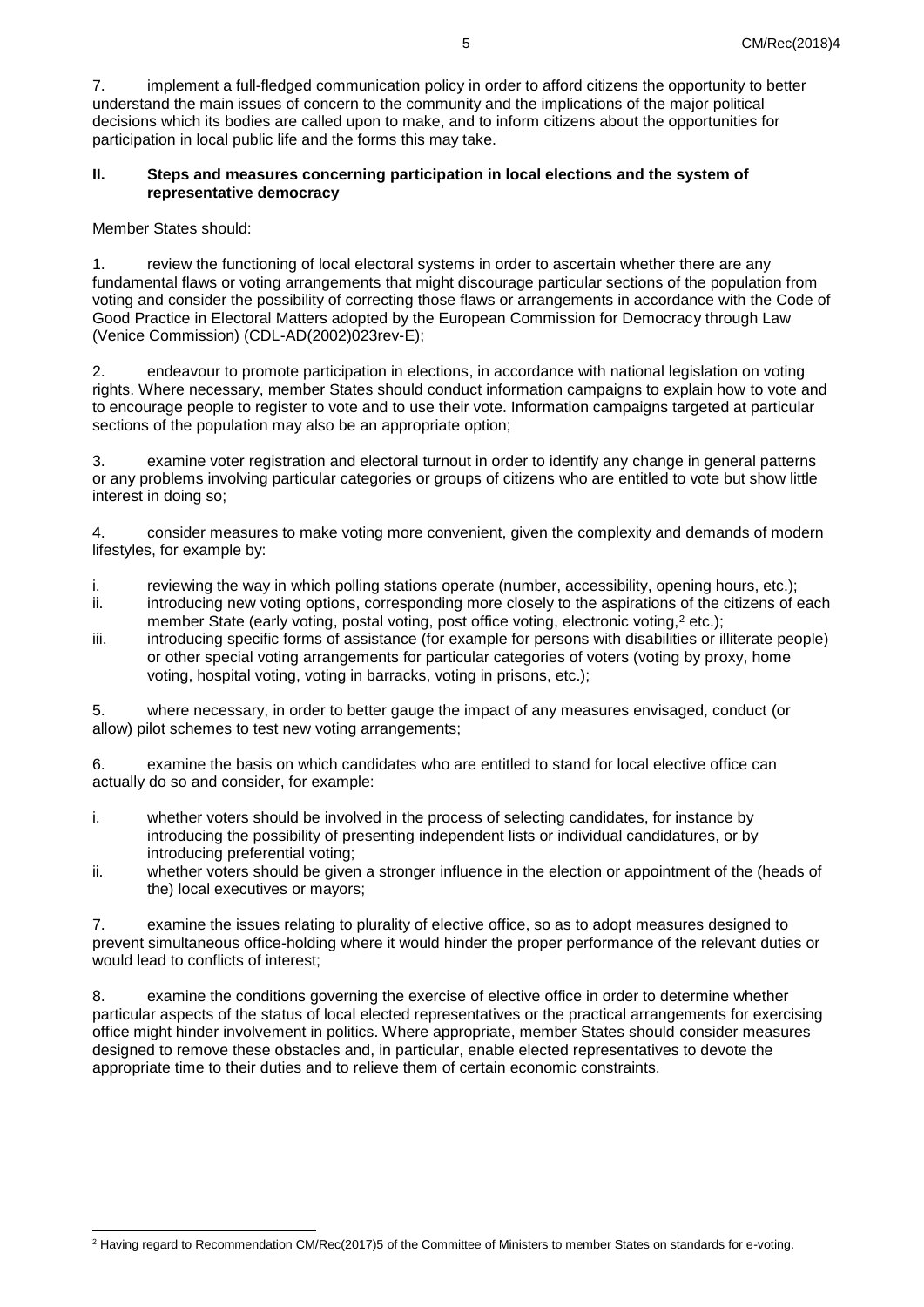## **III. Steps and measures to encourage participation of citizens in local decision-making and in the management of local affairs**

Member States should:

1. promote dialogue between citizens and local elected representatives and make local authorities aware of the various techniques for communicating with the public, and the wide range of ways in which citizens can play a direct part in decision making. Such awareness could be developed by publishing guidelines (for example in the form of a charter on the participation of citizens at local level), holding conferences and seminars or establishing digital repositories and interfaces making it possible to post and access examples of good practice;

2. develop, through surveys and discussions, an understanding of the strengths and weaknesses of the various instruments for citizen participation in decision making and encourage innovation and experimentation in local authorities' efforts to communicate with citizens and involve them more closely in decision-making processes;

- 3. make full use, in particular, of:
- i. new information and communication technologies, and take steps to ensure that local authorities and other public bodies use (in addition to traditional and still valuable methods such as formal public notices or official leaflets) the full range of communication facilities available, consulting, for example, Recommendation [CM/Rec\(2009\)1](https://search.coe.int/cm/Pages/result_details.aspx?Reference=CM/Rec(2009)1) of the Committee of Ministers to member States on electronic democracy (e-democracy) and Recommendation [Rec\(2004\)15](https://search.coe.int/cm/Pages/result_details.aspx?Reference=Rec(2004)15) of the Committee of Ministers to member States on electronic governance ("e-governance");
- ii. more deliberative forms of decision making, that is, involving the exchange of information and opinions (for example public meetings, citizens' assemblies and juries or various types of citizens' forums, groups, panels and public committees whose function is to advise or make proposals, or round tables, opinion polls and user surveys);
- 4. introduce or, where necessary, improve legislation or regulations which enable:
- i. petitions, motions, proposals and complaints filed by citizens with the local council or local administration;
- ii. popular initiatives calling on elected bodies to deal with specific matters in order to provide citizens with a response or to initiate a referendum procedure;
- iii. consultative or decision-making referendums on matters of local concern, called by local authorities on their own initiative or at the request of the local community, taking into account the Code of Good Practice on Referendums adopted by the European Commission for Democracy through Law (Venice Commission) (CDL-AD(2007)008rev);
- iv. mechanisms for co-opting citizens to decision-making bodies, including representative bodies;
- v. mechanisms for involving citizens in management (user committees, partnership boards, direct management of services by citizens, participatory budgeting, etc.);

5. give citizens more influence over local planning and, in a general manner, over strategic and longterm decisions; more specifically:

- i. give citizens the opportunity to participate in different phases of the decision-making process concerning such decisions. These phases can be: preparation, adoption, implementation, evaluation and reformulation of local policies;
- ii. illustrate each phase of the process by means of lucid, intelligible material that is readily accessible to the public, using, if possible, in addition to the traditional methods (maps, scale models, audiovisual material) other means available through new technologies;

6. develop systematic feedback mechanisms to involve citizens in the evaluation and improvement of management of local affairs and service delivery, such as user surveys, user panels, performance indicators, or in the choice between different service providers, in order to enhance the quality of decisions and services and increase accountability;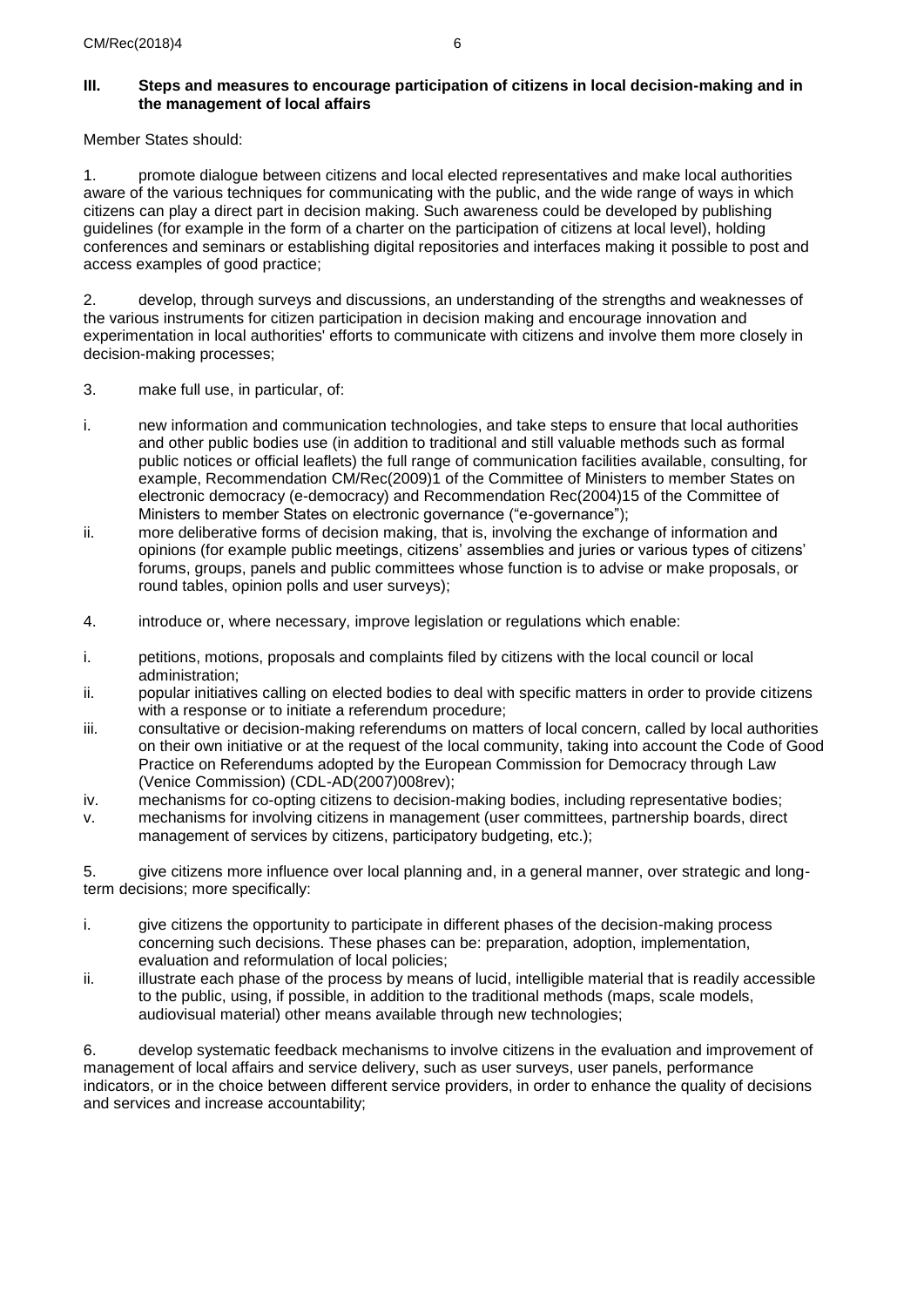7. ensure that the participation of citizens has a real impact on decision-making processes, that citizens are well informed about the impact of their participation and that they see tangible results. However, local authorities should be honest with the public about the limitations of the forms of participation on offer and avoid raising exaggerated expectations about the possibility of accommodating the various interests involved, particularly when decisions are made between conflicting interests or about rationing resources;

8. encourage and duly recognise the spirit of volunteering that exists in many local communities, for example through grant schemes or other forms of support and encouragement for non-profit, voluntary and community organisations, citizens' action groups, etc., or through the forging of contracts or agreements between these organisations and local authorities concerning the respective rights, roles and expectations of these parties in their dealings with one another;

9. develop neighbourhood participatory structures that allow citizens to influence decisions regarding public investments, zoning or service delivery, or take on responsibilities for the management of local spaces, facilities, etc., for example through neighbourhood councils and forums, participatory budgeting or voluntary groups.

#### **IV. Specific steps and measures to encourage categories of citizens who, for various reasons, have greater difficulty in participating**

Member States should:

1. collect, on a regular basis, information on the participation of the various categories of citizens and ascertain whether certain groups, are under-represented in elected bodies and/or play little or no part in electoral or direct forms of participation, having regard to the increasingly diverse composition of European societies and to the importance of inclusive societies;

2. set targets for achieving certain levels of representation and/or participation of the groups of citizens concerned and devise packages of specific measures to increase the opportunities for their participation, for example by:

- i. introducing, for the groups of citizens concerned, an active communication and information policy including, where appropriate, specific media campaigns to encourage them to participate (consideration may be given to adopting a particular language, media and campaign style geared to the needs of each group):
- ii. introducing specific institutional forms of participation, designed, where possible, in consultation with the group or groups of citizens whose involvement is being encouraged;
- iii. appointing officials specifically responsible for dealing with matters of concern to those groups who have greater difficulty in participating, passing on their requests for change to the relevant decisionmaking bodies and reporting back to them on progress made and the response (positive or negative) given to their requests;
- 3. as regards women in particular:
- i. emphasise the importance of a balanced participation of women and men in decision-making bodies and consider any arrangements which may facilitate reconciling active political involvement with family and working life;
- ii. consider, if legally possible, the introduction of compulsory or recommended quota systems for the minimum number of same-sex candidates who can appear on an electoral list and/or a quota of seats reserved for women on local councils, local executive bodies and the various committees and boards formed by local bodies, taking into consideration Recommendation [Rec\(2003\)3](https://search.coe.int/cm/Pages/result_details.aspx?Reference=Rec(2003)3) of the Committee of Ministers to member States on balanced participation of women and men in political and public decision making;
- 4. as regards children and young people in particular:
- i. develop school as an important common arena for young people's participation and the democratic learning process;
- ii. promote "children's council" and "youth council" type initiatives at municipal level as genuinely useful means of education in local citizenship, in addition to opportunities for dialogue with the youngest members of society;
- iii. encourage youth associations and support, in particular, the development of flexible forms of and structures for community involvement, such as youth centres, making full use of young people's capacity to design projects themselves and to implement them;